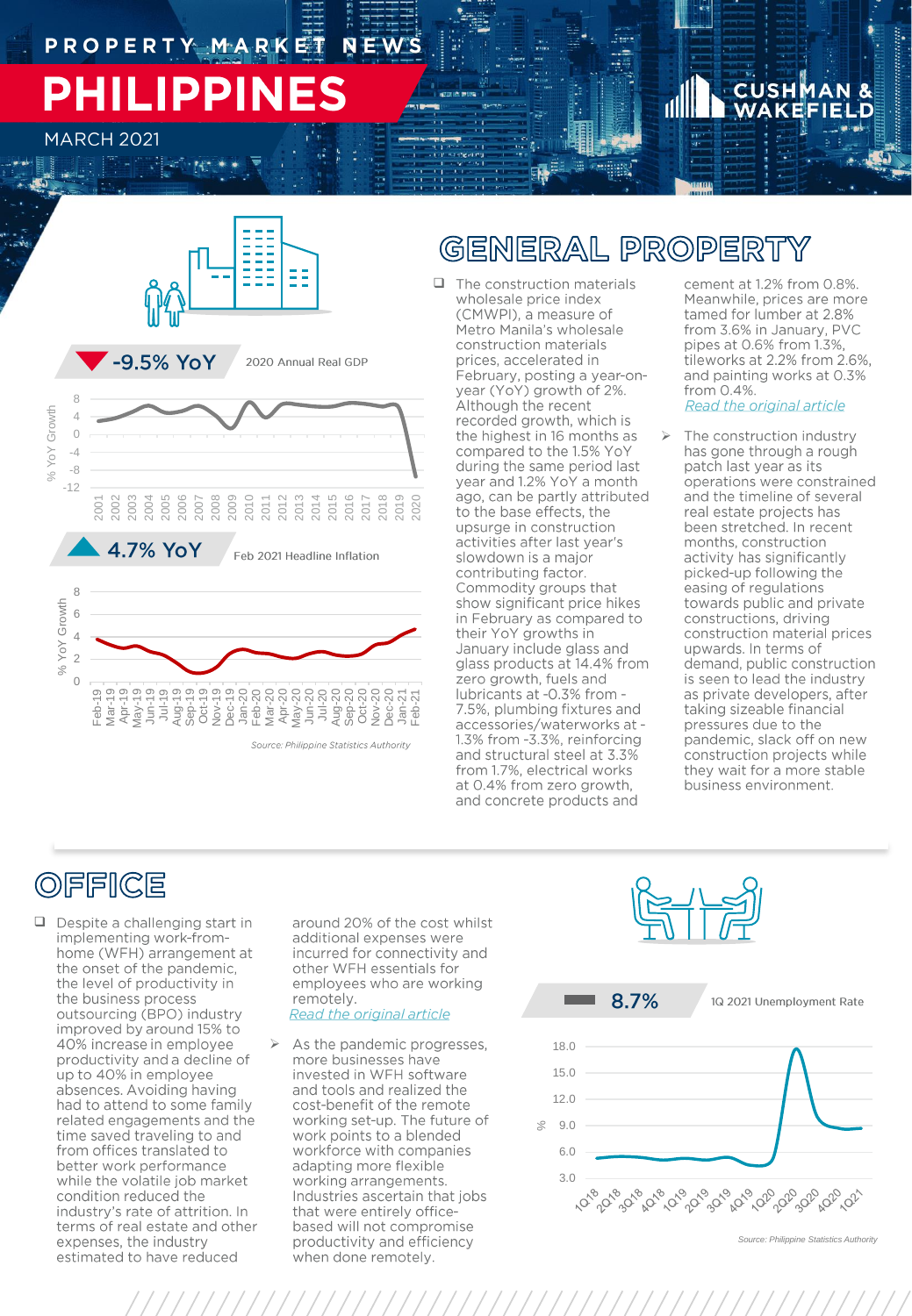# PHILIPPIN

**MARCH 2021** 



### RESIDENTIAL

- $\Box$  Stressing the property sector's role in stimulating economic revival, the Department of Human Settlements and Urban Development (DHSUD) looks at augmenting the country's housing projects to generate more employment. The central housing authority also considers increasing the private sector's participation in the endeavor to promote synergy in public-private housing development efforts. Read the original article
- Encouraging the involvement of the private sector in the affordable housing segment will not only provide the muchneeded economic stimulation but will also potentially alleviate the country's chronic affordable housing shortage situation. However, with the current strenuous list of requirements and longstanding processes, the government's efforts should start with streamlining processes to entice more private sector participation.

### HOSPITALITY

Single

 $\hfill \square$ The Tourism Promotions Board (TPB) Philippines commences the first hybrid Tourism & Technology<br>Forum (TTF), attended mostly virtually by more than 900 tourism stakeholders including tech industry giants, to facilitate information dissemination on the recent developments and innovations in technology particularly in the 'Smart Tourism' campaign. The campaign seeks to "strengthen digital platforms, ensure datadriven planning, and expand other tools for promotions<br>and marketing". Smart tourism targets the enhancement of resource management efficiency, competitiveness, and sustainability using technological innovations and practices. The forum

also aims for the simultaneous sharing of information on the best practices and new ideas to counter the pandemic challenges. **Read the original article** 

Source: Bangko Sentral ng Pilipinas

Following the newlyadopted global practices in re-opening the sector in other countries, the local hospitality industry needs a strategic framework given the altered demand landscape. Once the growth in the number of infection cases is completely controlled, the hospitality industry can reinvent the business models of hotels, restaurants, and meeting venues for weddings and other events to enhance the level of safety and confidence by its major demand drivers.



2020 Annual Foreign **Visitor Arrivals** 



Source: Department of Tourism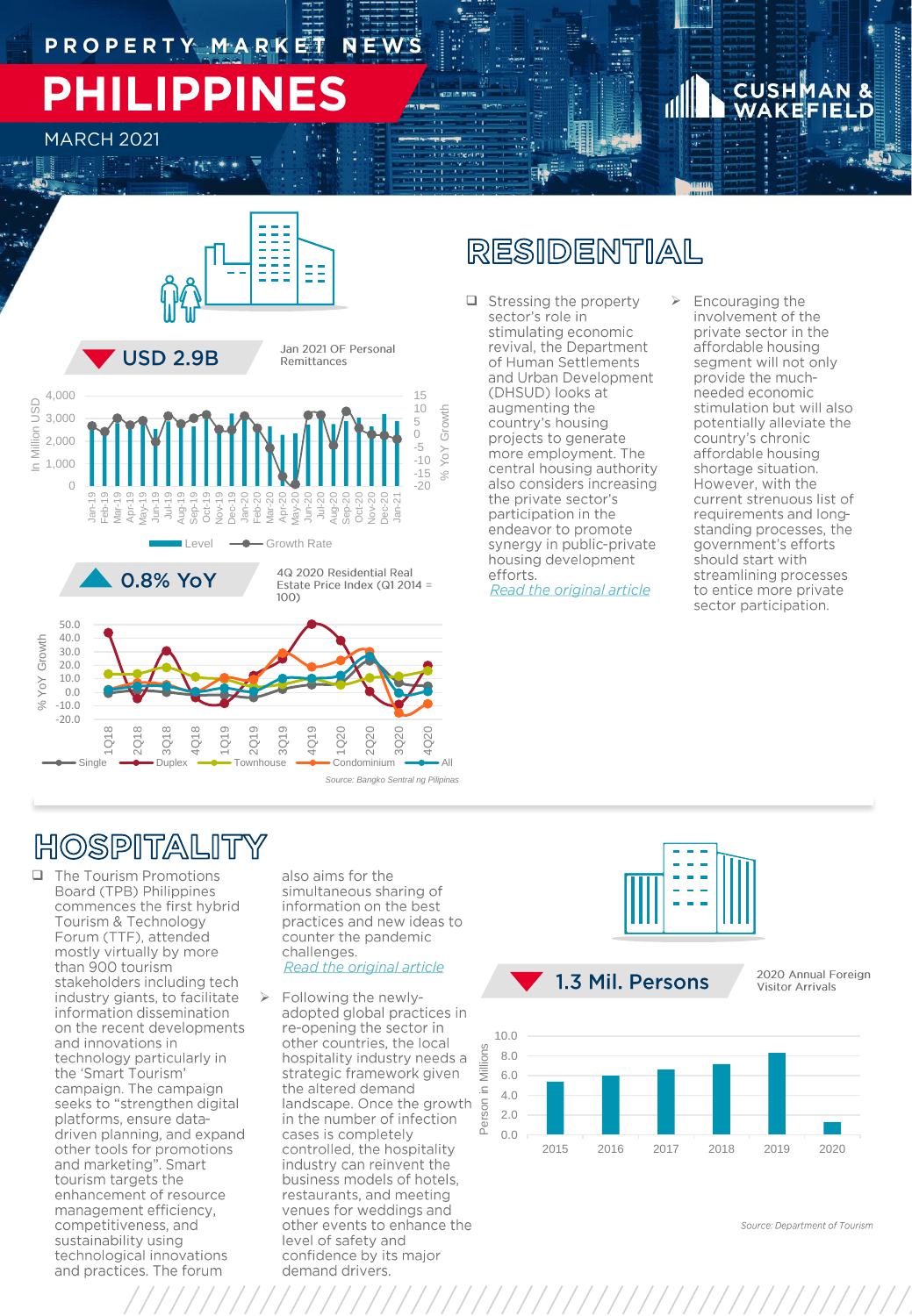## PROPERTY MARKET NEWS **PHILIPPINES**

**MARCH 2021** 



Jan 2021 Volume of Production Index (2018 =  $100)$ 



### INDUSTRIAL/LOGISTICS

- □ The Philippine Economic ><br>Zone Authority's (PEZA) investment approvals covering applications received in February and March 2021 reached PHP 13.19 billion. The investments are comprised of 33 projects of which three (3) are for ecozone developments while 30 are business enterprises engaged in export (12), information technology (11), facilities (5), logistics (1), and utilities (1). PEZA aims to secure PHP 100 billion worth of investment pledges in 2021 after the recorded 19% YoY decline in investment approvals last year to PHP 95 billion, from the PHP 117.54 billion worth of investment pledges in 2019. Read the original article
- The passage of the proposed Corporate Recovery and Tax Incentives for Enterprises (CREATE) Act into law this month which immediately cuts down the current corporate income tax rate of 30% to a low of 25%, retroactively from July 1, 2020, is seen to enhance the attractiveness of the Philippines' industrial segment to foreign locators. The Republic Act (RA) 11534 or the CREATE Act is seen to greatly benefit the still recovering manufacturing and electronic industries which are the main drivers of the industrial segment.

## RETAIL

□ The two-week stricter community quarantine measure being imposed in Metro Manila and the surrounding provinces of Bulacan, Cavite, Laguna, and Rizal, which will last until April 4, is seen to cut the retail sector revenue by up to 70% as businesses are once again not able to operate at full capacity. The already hard-hit nonessential retailer group such as restaurant and fast food establishments will eventually take the deepest revenue dive in a move that limits mobility and business activities within the 'NCR Plus' bubble which masses the highest rates of COVID-19

infections cases. The immediate vaccine distribution is perceived as the major solution to calm the health and safety concerns of consumers that result in lower foot traffic in retail and food establishments. Read the original article

➢ The unprecedented pressure that the retail segment is currently battling, as the pandemic continues to disrupt the paths of recovery, should compel developers and retailers to incorporate varied e-commerce options and contactless customer experience as possible long-term solutions.



*Source: Philippine Statistics Authority*